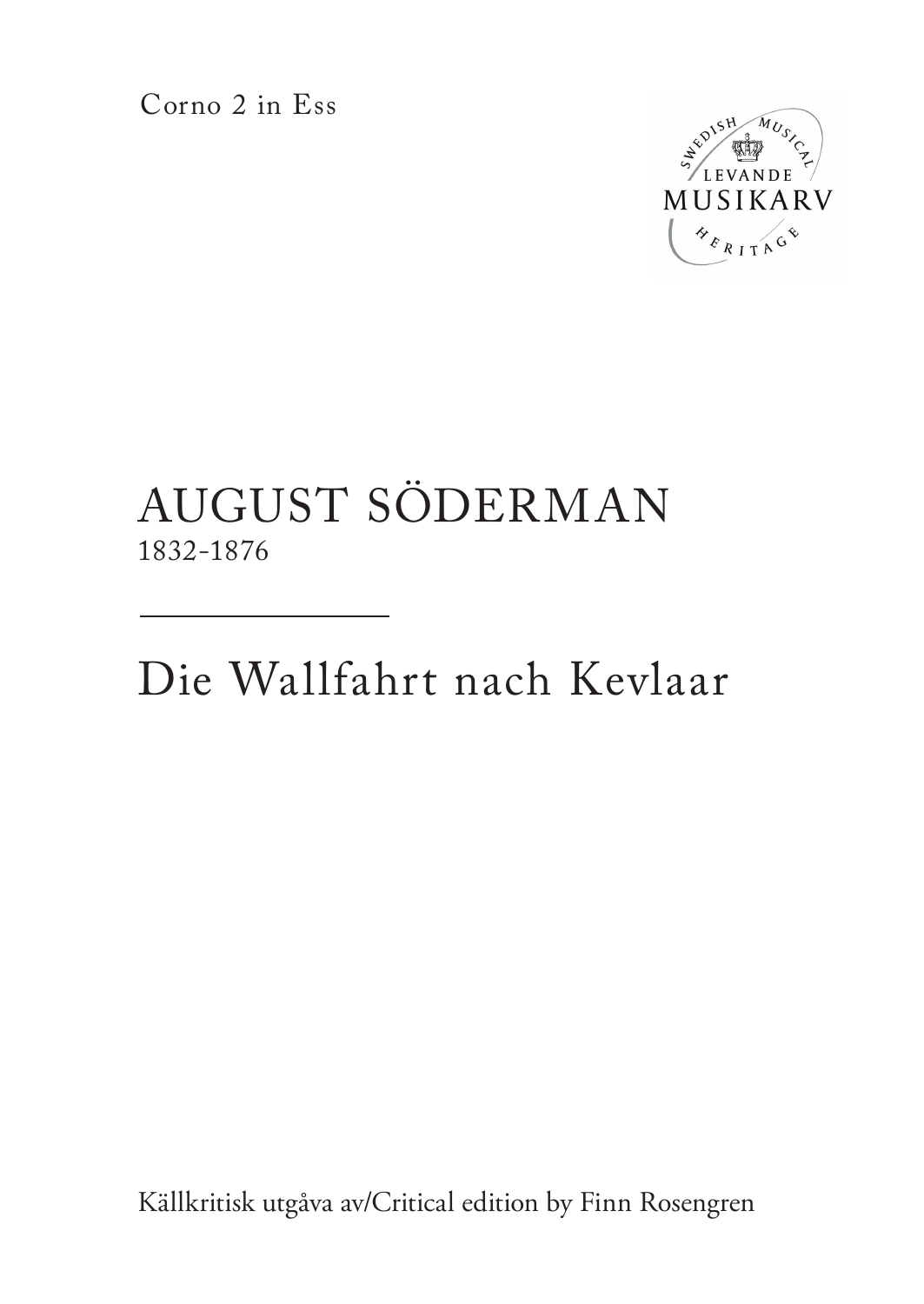$A_{R_{I}T}$ 

## Die Wallfahrt nach Kevlaar

I